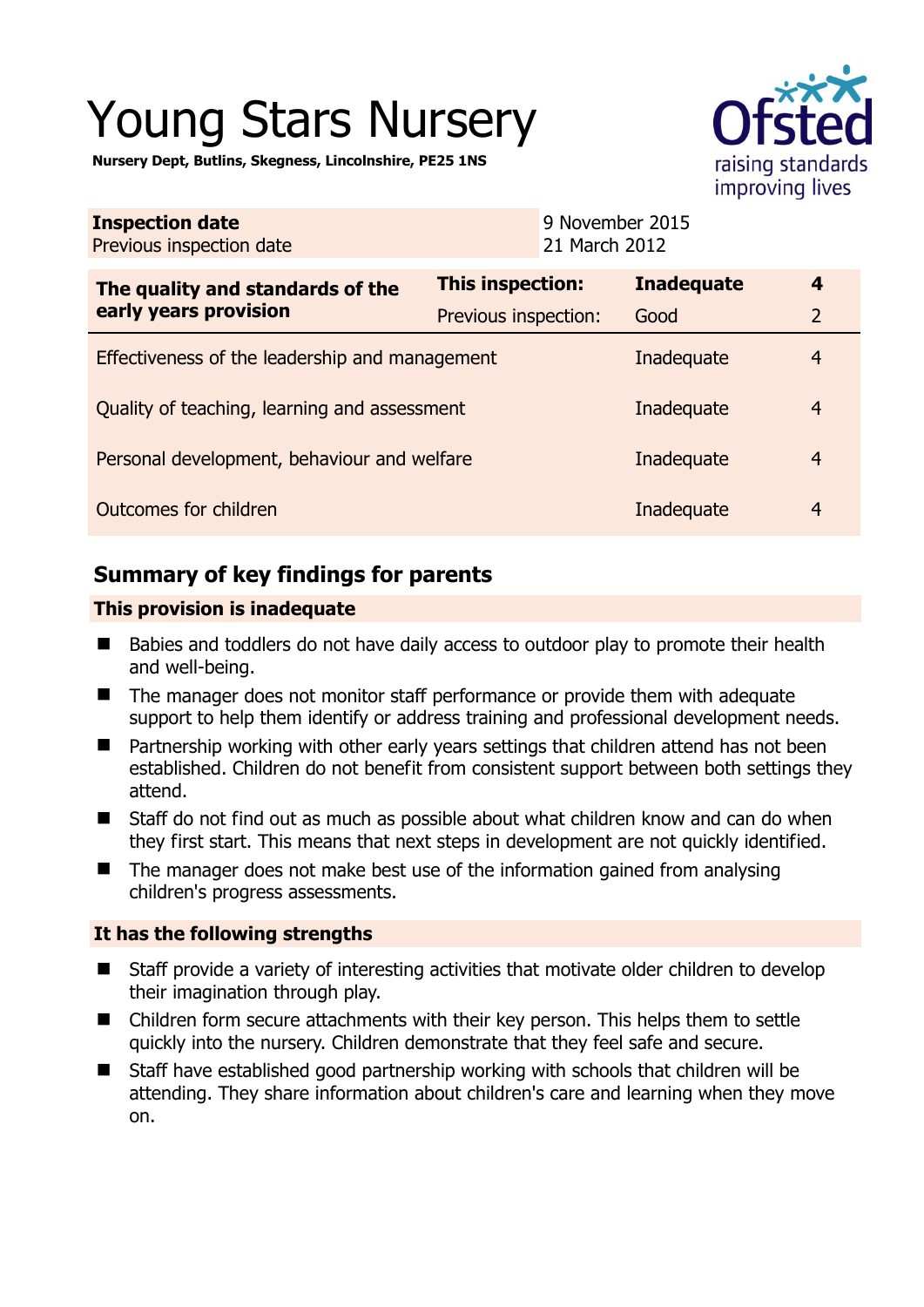# **What the setting needs to do to improve further**

### **To meet the requirements of the Early Years Foundation Stage the provider must:**

|                                                                                                                                                        | <b>Due Date</b> |
|--------------------------------------------------------------------------------------------------------------------------------------------------------|-----------------|
| ensure babies and toddlers have daily access to outdoor play to<br>fully promote their good health and well-being                                      | 16/11/2015      |
| share information about children's care and learning with all other<br>early years settings they attend                                                | 16/11/2015      |
| build on methods of monitoring staff performance and help them<br>to identify and address weaknesses in their teaching practice                        | 23/11/2015      |
| identify what children already know and can do when they first<br>start; use this information to plan sharply focused next steps in<br>their learning. | 23/11/2015      |

## **To further improve the quality of the early years provision the provider should:**

■ reflect on how information gained from the monitoring of children's achievements can be used to provide groups of children with similar identified needs with any additional support they may require.

#### **Inspection activities**

- The inspector observed the quality of teaching during activities indoors, and assessed the impact this has on children's learning.
- The inspector completed a joint observation with the nursery manager.
- $\blacksquare$  The inspector held a meeting with the nursery manager.
- The inspector looked at relevant documentation, such as the nursery's self-evaluation and evidence of the suitability of staff working in the nursery.
- The inspector spoke to a small selection of parents during the inspection and took account of their views.

**Inspector**  Hayley Ruane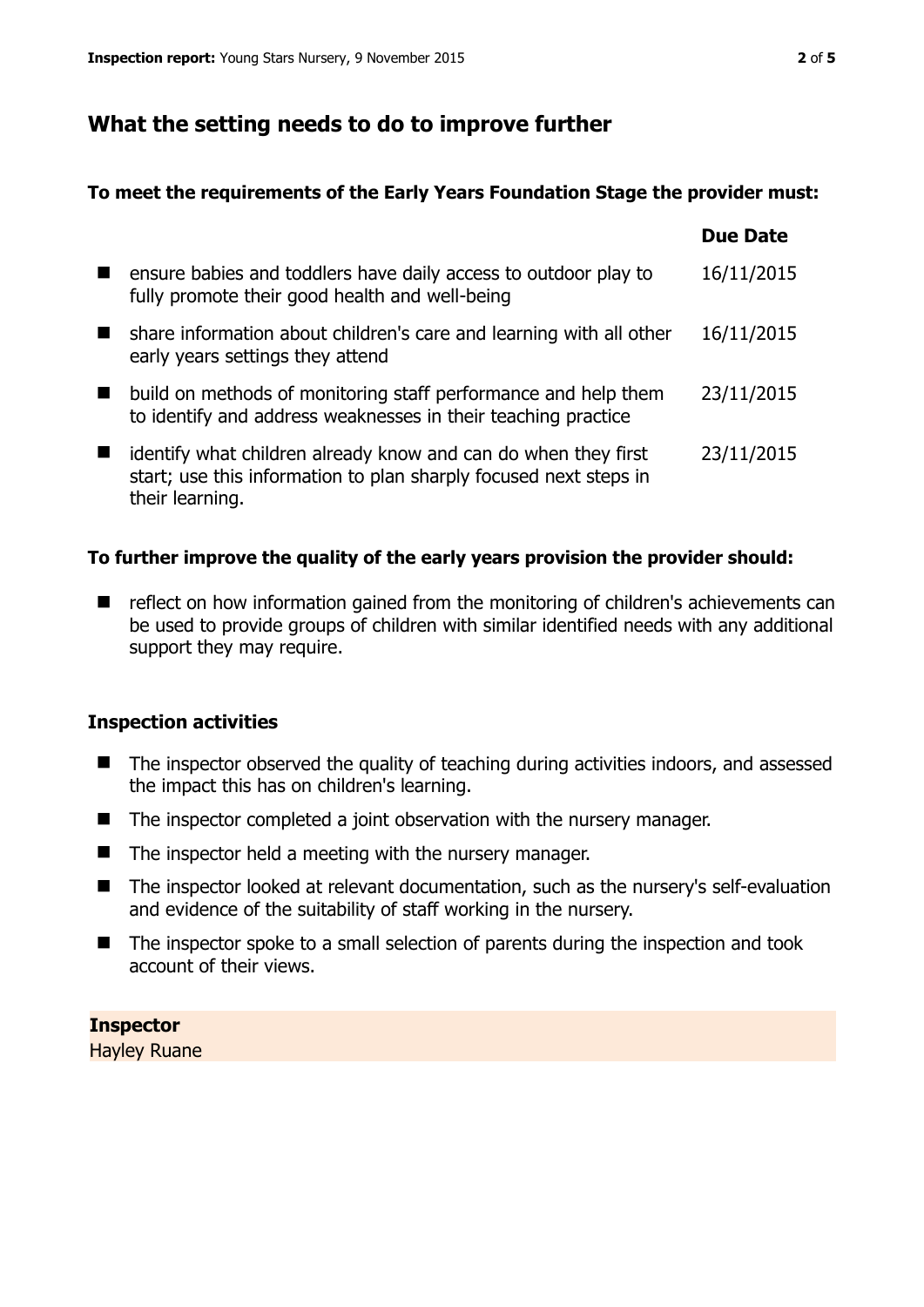## **Inspection findings**

#### **Effectiveness of the leadership and management is inadequate**

The manager does not support and monitor her staff's teaching. She does not provide staff with supervisions or ongoing training to improve their teaching skills. This means that not all staff have the skills to fully promote children's learning. The arrangements for safeguarding are effective. The manager and staff have a good knowledge of child protection and recognise the signs of abuse that give cause for concern. Effective recruitment procedures are in place. Suitability checks are used to see if staff are appropriate to work with children. The views of staff and parents are gathered and used to identify strengths of the provision and some areas for development. Staff do not share information about children's learning and development with other nurseries and preschools that children attend. Children are not able to benefit from continuity of care when they attend more than one early years setting.

#### **Quality of teaching, learning and assessment is inadequate**

To some extent, staff observe, assess and plan for individual children's next steps in learning. However, the manager does not monitor the progress made by all of the different groups within the nursery, to identify where children may need additional support. That said, disabled children and those with special educational needs, and children who speak English as an additional language do receive some appropriate, individual support from staff and other professionals. Babies are encouraged to become mobile. Toddlers develop their physical skills as they learn to move in a variety of ways. They kick balls and throw them into a basket. However, their physical well-being is not promoted well enough because they are not able to spend time outdoors in the fresh air each day. Older children demonstrate good imaginative skills. They pretend to make chocolate cake as they use spades and saucepans to mix mud and water.

#### **Personal development, behaviour and welfare are inadequate**

Babies and toddlers do not have opportunities to be involved in daily outdoor activities. Their health and well-being is not promoted well enough. Older children have daily access to a well-resourced outside area. They develop their physical skills of balance and coordination as they manoeuvre ride-on toys and walk on balancing beams. Older children learn how to use tools safely. For example, at snack time they spread butter on toast using knives. Mealtimes are appropriately used to enhance children's social skills. Children behave well. They confidently make their own choices, such as choosing coloured paints to use in their art work. Staff praise children's achievements and help to boost their selfesteem.

#### **Outcomes for children are inadequate**

Teaching is variable. Qualified staff do not accurately assess children's level of development when they first attend. They do not find out enough about children's prior learning to be able to establish secure starting points for each child. Not enough children are making good progress in their learning and development in readiness for school.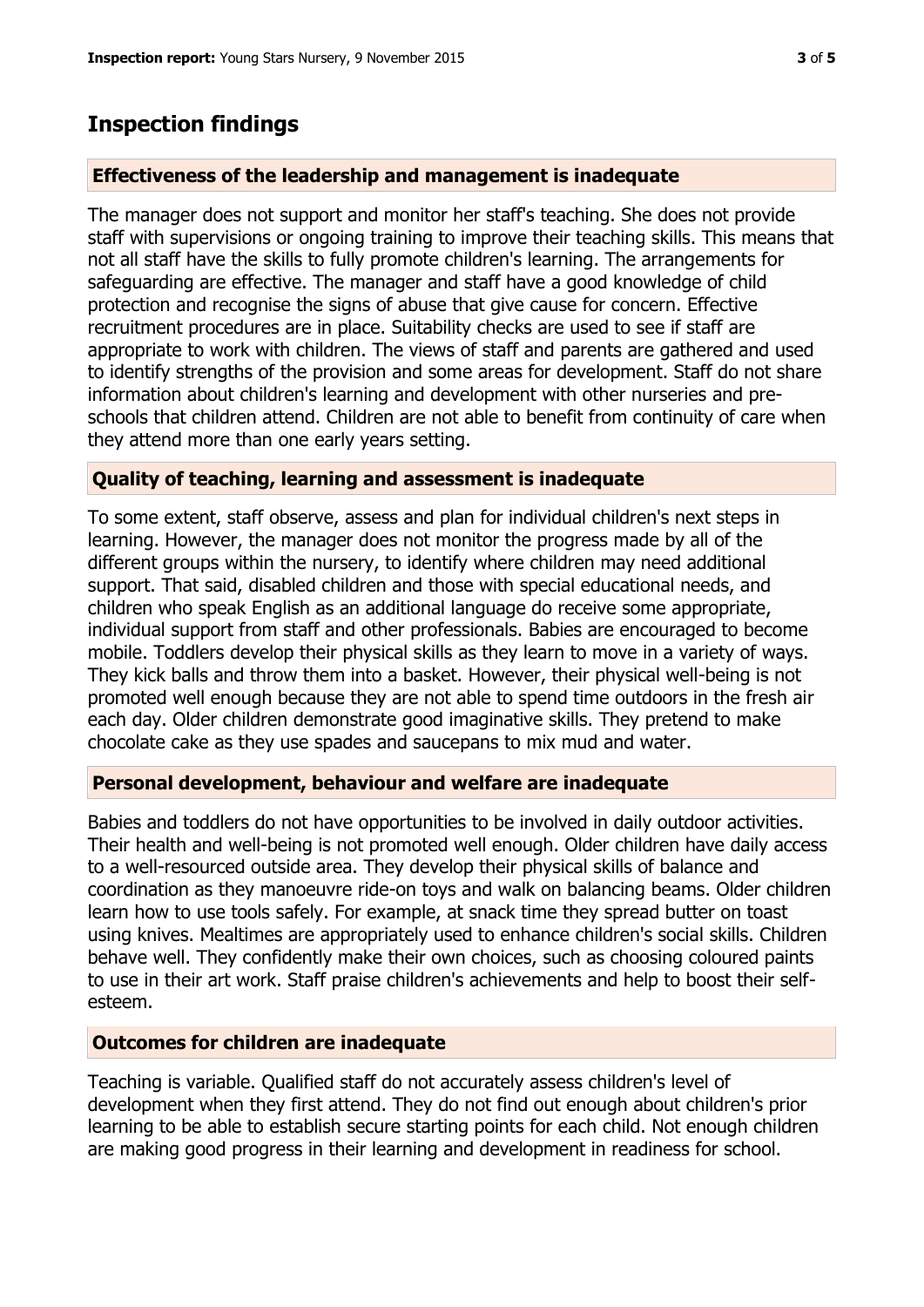# **Setting details**

| Unique reference number       | 253585                     |
|-------------------------------|----------------------------|
| <b>Local authority</b>        | Lincolnshire               |
| <b>Inspection number</b>      | 864508                     |
| <b>Type of provision</b>      | Full-time provision        |
| Day care type                 | Childcare - Non-Domestic   |
| <b>Age range of children</b>  | $0 - 13$                   |
| <b>Total number of places</b> | 55                         |
| Number of children on roll    | 70                         |
| <b>Name of provider</b>       | <b>Butlins Skyline Ltd</b> |
| Date of previous inspection   | 21 March 2012              |
| <b>Telephone number</b>       | 01754 762311 x5254         |

Young Stars Nursery was registered in 1995. The nursery is situated within the grounds of Butlins Holiday resort. The nursery employs 15 members of childcare staff. Of these, one holds an appropriate early years qualifications at level 4, 13 at level 3 and one at level 2. The nursery opens from Monday to Friday all year round. Sessions are from 8.30am until 6pm. The nursery provides a kids club for older children during the school holidays. The nursery provides funded early education for two-, three- and four-year-old children.

This inspection was carried out by Ofsted under sections 49 and 50 of the Childcare Act 2006 on the quality and standards of provision that is registered on the Early Years Register. The registered person must ensure that this provision complies with the statutory framework for children's learning, development and care, known as the Early Years Foundation Stage.

Any complaints about the inspection or the report should be made following the procedures set out in the guidance 'Complaints procedure: raising concerns and making complaints about Ofsted', which is available from Ofsted's website: www.gov.uk/government/organisations/ofsted. If you would like Ofsted to send you a copy of the guidance, please telephone 0300 123 4234, or email enquiries@ofsted.gov.uk.